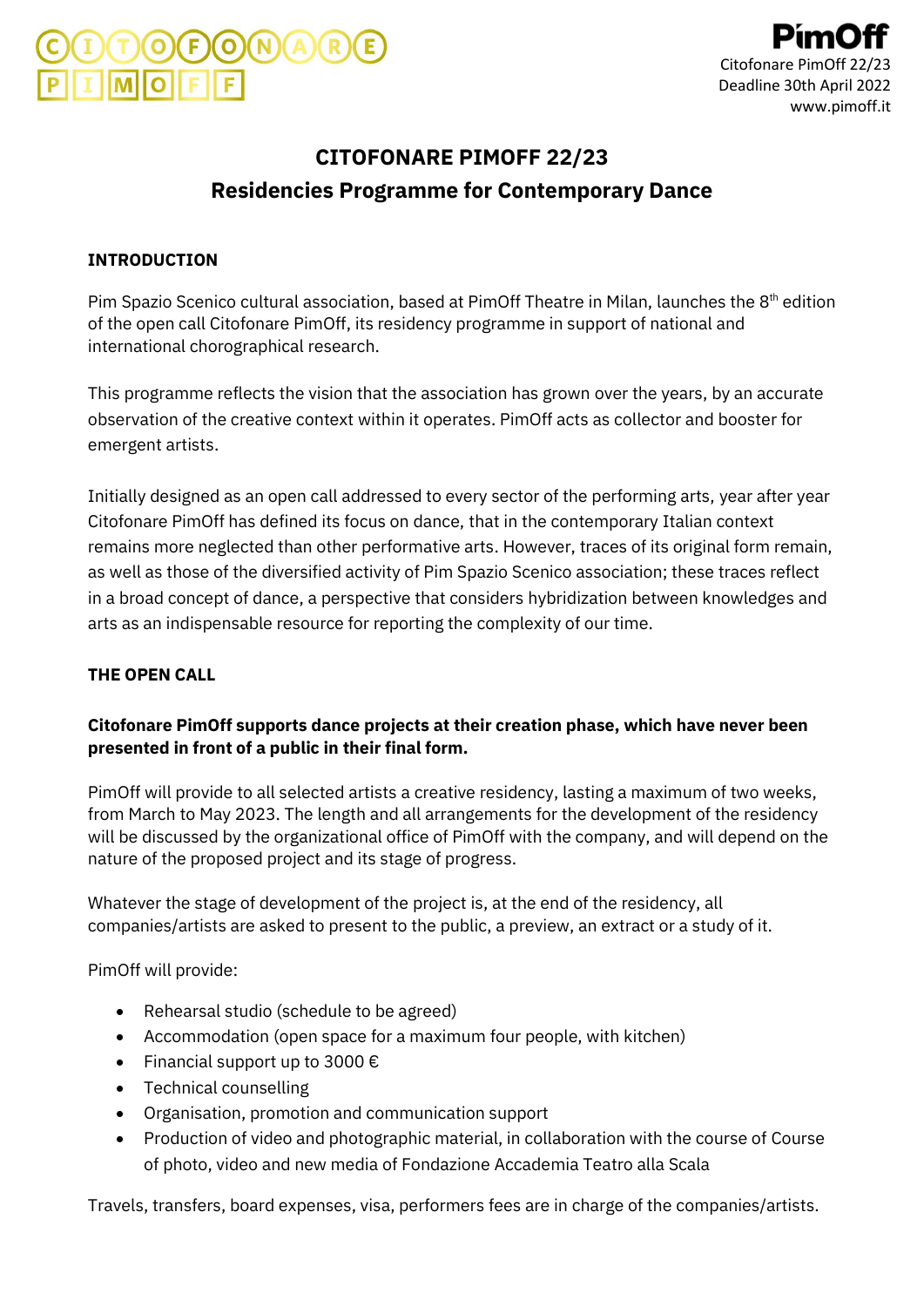Citofonare PimOff 2 Deadline 30th April 2022 www.pimoff.it

### **REQUIRED MATERIALS**

Candidates will provide through the online form the following materials:

- Short biography of the company/artist
- Curriculum of the company or of their single members
- Link to videos of previous projects (last three years of creation)
- Short description and dossier of the project
- Selection of three representative images (set photos, moodboard, aesthetical references etc.)
- Link to one or more videos about the project (teaser, trailer, video script, etc.)
- State of advancement of the creative process and following steps, including ideal plan for debut and touring
- Plan of sustainability and development of the project (other residencies, partnership or sponsorship, already arranged or envisaged)
- Letters of support and/or interest from theatrical organizations, operators, cultural subjects (optional)
- Plan of residency at PimOff, indicating specific aims and expectations, and describing in a clear way which aspects will be examined
- Economic plan, listing all provisional costs for the attainment of the residency at PimOff
- Technical needs for the residency at PimOff
- Description of proposed educational and/or laboratorial activity, specifying title, target, length, planned activities.

Companies can express their preference about dates and length of the residency (from March to May 2023). These preferences are not to be considered automatically accepted and confirmed by the organizational office of PimOff, and will be eventually discussed and arranged with the company/artist, till the achievement of an equal agreement.

Selection steps:

Acceptance of applications: from **15th of March to 30th of April 2022** Communications of final selection: by **15th of June 2022**

We strongly suggest you to send your application well in advance of the deadline. It is possible to ask questions on the programme and the application process writing to the e-mail addres[s segreteria@pimoff.it](mailto:segreteria@pimoff.it) **before the 20th April 2022**.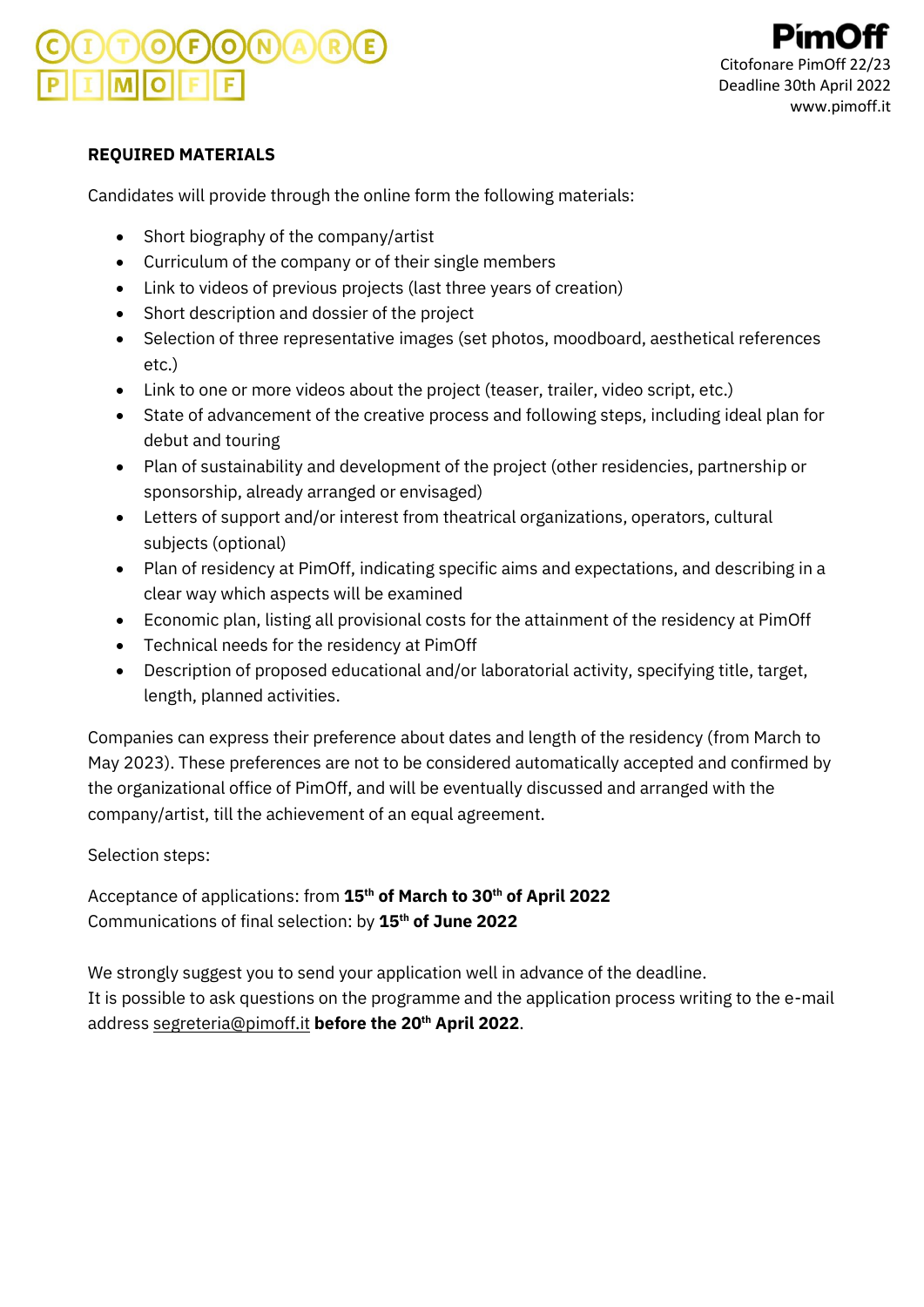### **SELECTION CRITERIA**

The call is open to **national and international dance companies/artists**, with projects at the creation phase, yet to premiere in Italy or abroad. **Completed performances are not admitted**. Prose plays are excluded.

Each company/artist can only present one project.

Selection committee will privilege those projects that, while being rooted in choreographic research, encourage a synergy between different creative, social and productive fields.

The ability of the project to aggregate a wide network of partners and supporters, in support of its development and touring, will be taken under consideration, so as the state of advancement of the project. Letters of support and/or interest from theatrical organizations, professionals, or cultural subjects will be therefore appreciated.

Committee will favour all proposals presenting a long term project plan; a reliable economical plan; communication materials in support of the project (images, and videos); and those that define in a clear way all goals and expectations for this specific residency.

### **REGULATIONS**

Selected companies/artists are expected to:

- organize a training activity during the residency period. It can be a masterclass addressed to dancers and performers of the length of three hours, or an educational activity addressed to a wider public, of the length of four or more hours, to be held during a weekend included in the residency period. It can also be any activity involving the public and that territory, functional to the process of research and production of the project.
- allow to open the residency to the public, by showing previews or extracts of the project, even when in progress, and actively participating to promotional and educational activities on the project, such as talks, presentations etc.
- communicate to our offices all eventual other presentation of the project to the public, and/or participations to awards or festivals, before the beginning of the residency at PimOff. Those projects that have a premiere before the residency at PimOff could be excluded, even after the publication of the call results.

Project credits and promotional materials must always indicate "With the support of Citofonare PimOff - Milan"

### **SUBMISSION AND CLOSING DATES**

Companies/artists can apply via the **online form available at the following link from the 15th of March 2022 to the 30th of April 2022**. Additional materials or applications sent by mail or email will not be accepted. Any proposal received after the deadline will not be considered valid, after the end of the 30th of April (midnight) the application form will stop being accessible.